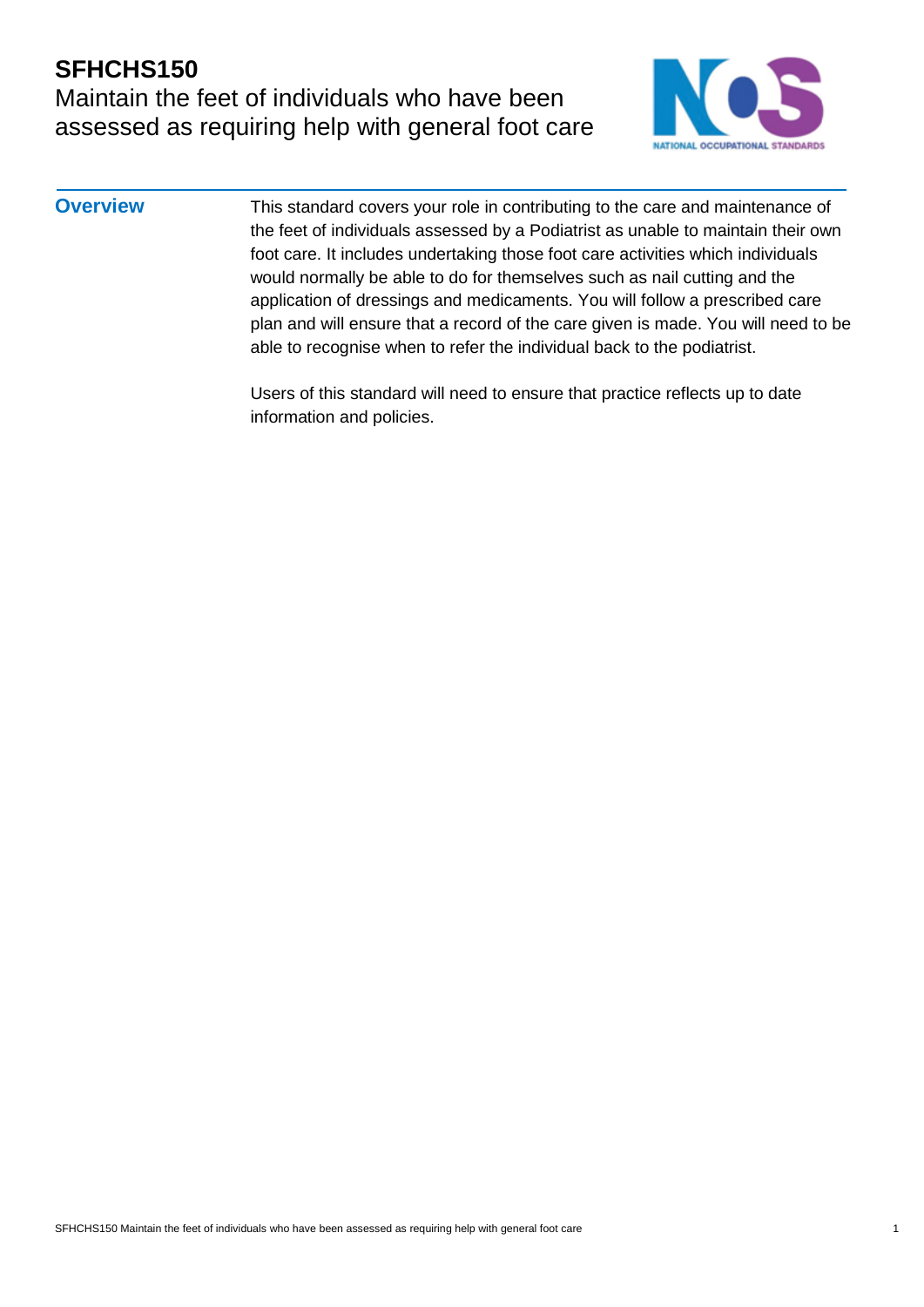Maintain the feet of individuals who have been assessed as requiring help with general foot care

### **Performance criteria**

- *You must be able to:* P1 apply standard precautions for infection prevention and control and other relevant health and safety measures
	- P2 inform the individual of the activities to be undertaken in a manner sensitive to their needs and at the appropriate level and pace
	- P3 gain valid consent to carry out the planned care
	- P4 encourage the individual to ask questions on how to improve their foot care and health and to provide full information on the general condition of their feet and any factors which have influenced their condition
	- P5 prepare the individual's feet in a manner consistent with the care to be provided and identify any signs of deterioration, infection or abnormality
	- P6 refer the individual to an appropriate Podiatrist, without delay, where the care required is beyond your scope of practice
	- P7 use equipment appropriate for the individual, their condition, the treatment plan and the care being given
	- P8 handle and operate instruments and equipment in a manner which reduces the likelihood of risk, discomfort and injury to individual and worker, and in accordance with health and safety guidelines
	- P9 maintain nails in a manner which is consistent with individual's plan of care, condition and safety
	- P10 apply medicaments and dressings according to the prescription of care appropriate to the individual's condition from those available to you
	- P11 advise the individual on how to maintain their feet and what to do should they develop pain or discomfort
	- P12 report any signs of infection or deterioration in the individual's condition to the professional without delay
	- P13 dispose of waste materials in an appropriate manner and place in accordance with health and safety guidelines
	- P14 make an accurate, complete and legible record of the care given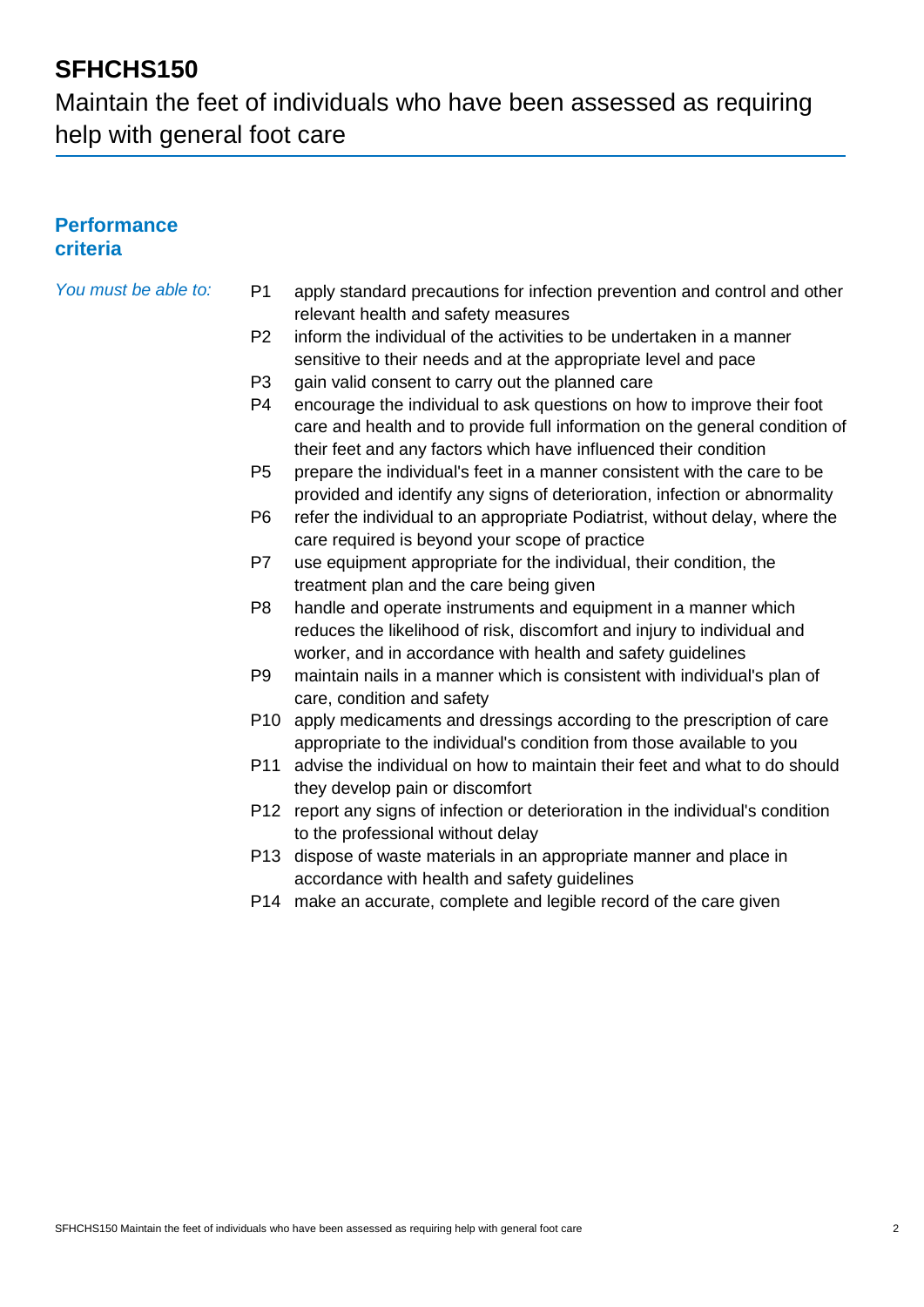Maintain the feet of individuals who have been assessed as requiring help with general foot care

### **Knowledge and understanding**

| the current European and National legislation, national guidelines,<br>organisational policies and protocols in accordance with                                            |
|----------------------------------------------------------------------------------------------------------------------------------------------------------------------------|
| Clinical/Corporate Governance which affect your work practice in relation<br>to maintaining the feet of individuals who have been assessed as                              |
| requiring help with general foot care                                                                                                                                      |
| your responsibilities and accountability in relation to the current                                                                                                        |
| European and National legislation, national guidelines and local policies<br>and protocols and Clinical/Corporate Governance                                               |
| the duty to report any acts or omissions in care that could be detrimental                                                                                                 |
| to yourself, other individuals or your employer                                                                                                                            |
| the importance of taking particular safety precautions                                                                                                                     |
| the legislation and procedures for dealing with contamination by body<br>fluids                                                                                            |
| the importance of applying standard precautions to the maintenance of                                                                                                      |
| foot health and the potential consequences of poor practice                                                                                                                |
| the importance of maintaining foot health                                                                                                                                  |
| the importance of noting and acting upon changes on foot conditions                                                                                                        |
| the importance of passing questions and situations beyond your scope<br>practice onto the podiatrist                                                                       |
| K10 the policies and guidance which clarify your scope of practice and the<br>relationship between yourself and the practitioner in terms of delegation<br>and supervision |
| the importance of monitoring the individual's condition throughout the<br>K11                                                                                              |
| treatment                                                                                                                                                                  |
| K12 the importance of informing individuals about the nature of the procedure<br>and dressings used in their treatment                                                     |
| K13 possible adverse reactions to medicaments and dressings and the<br>treatment of such                                                                                   |
| K14 changes in foot condition caused by dressings that require referring on to<br>the podiatrist                                                                           |
| K15 changes in foot conditions that indicate treatment is no longer required                                                                                               |
| K16 the importance of monitoring and reporting both social and health<br>concerns, e.g. unsanitary living conditions                                                       |
| K17 the purpose of the treatment plan and how to follow it                                                                                                                 |
| K18 the structure of healthy skin and nail in order to recognise which is                                                                                                  |
| normal and abnormal                                                                                                                                                        |
| K19 signs of infection                                                                                                                                                     |
| K20 common medical and surgical conditions and how drug therapy can                                                                                                        |
| affect feet and foot care requirements                                                                                                                                     |
| pharmacology relating to common treatments<br>K21                                                                                                                          |
| K1<br>K <sub>2</sub><br>K <sub>3</sub><br>K4<br>K <sub>5</sub><br>K <sub>6</sub><br>K7<br>K <sub>8</sub><br>K <sub>9</sub>                                                 |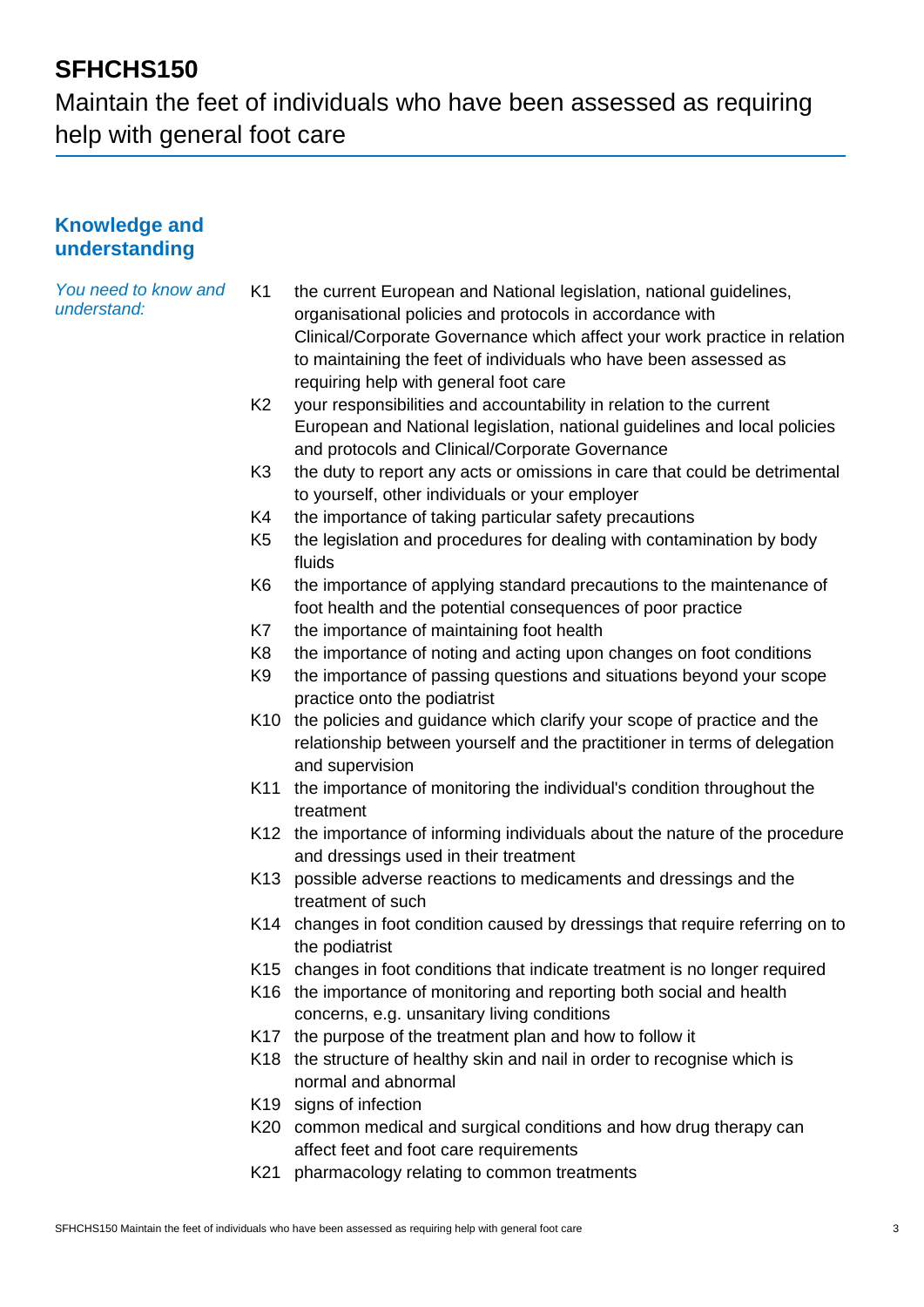## Maintain the feet of individuals who have been assessed as requiring help with general foot care

- K22 the anatomy of the lower limbs and physiology of circulation related to maintaining foot health
- K23 the equipment and materials used to maintain the feet of individuals
- K24 different types of dressings and medicaments
- K25 how to recognise the signs and symptoms of foot and nail abnormalities and the consequences of inaction in reporting these
- K26 methods of maintaining and improving foot health
- K27 the use of autoclaves and alternative methods of instrument sterilization
- K28 methods of foot health promotion
- K29 what is meant by is hazardous and non-hazardous waste and the appropriate methods of disposal for both
- K30 aseptic techniques and clean procedures for use with sterile dressings
- K31 the information that should be recorded and the importance of doing this as contemporaneously as possible
- K32 the legalities of record keeping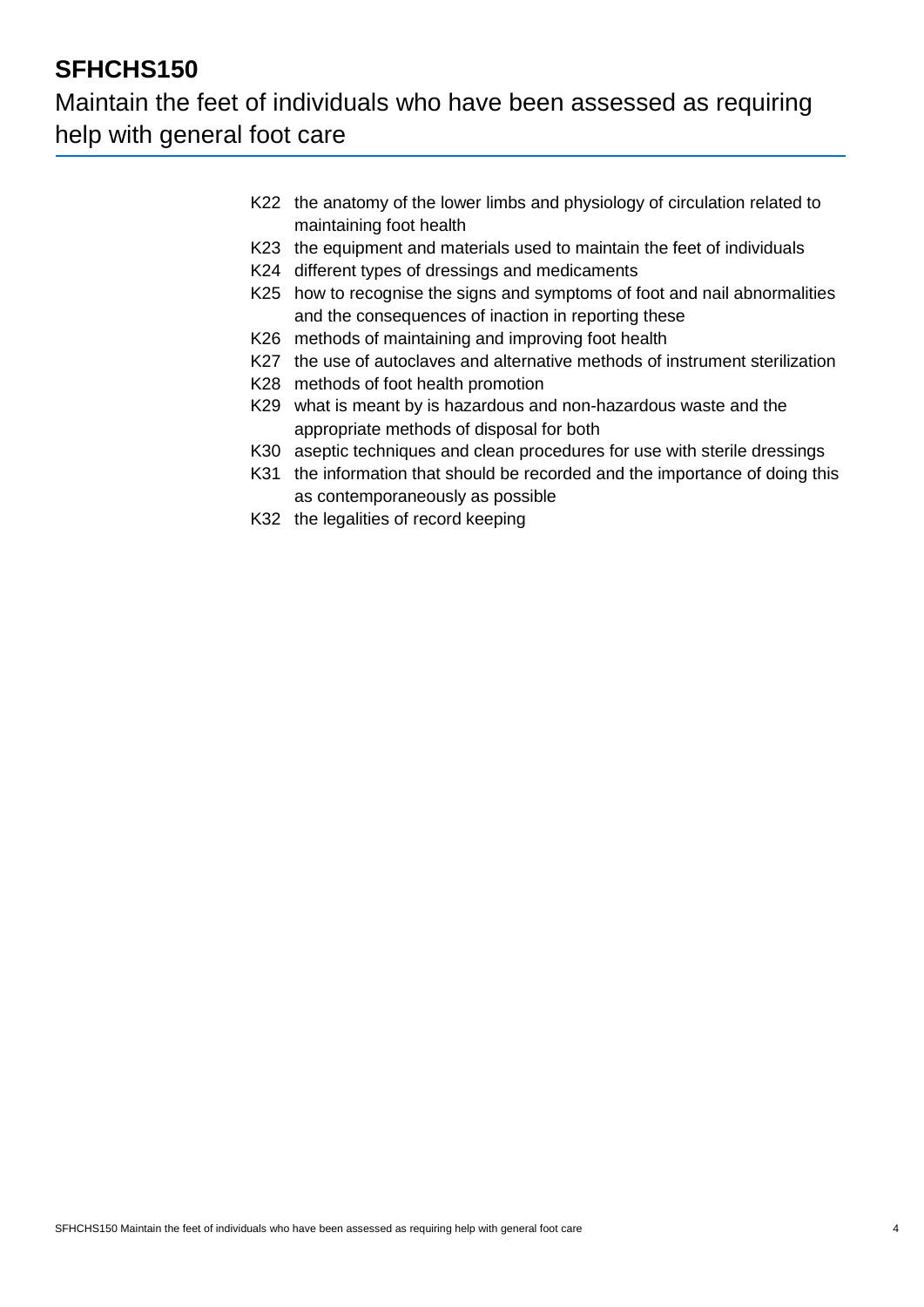Maintain the feet of individuals who have been assessed as requiring help with general foot care

## **Additional Information**

**External Links** This standard links with the following dimension within the NHS Knowledge and Skills Framework (October 2004):

Dimension: HWB7 Interventions and treatments